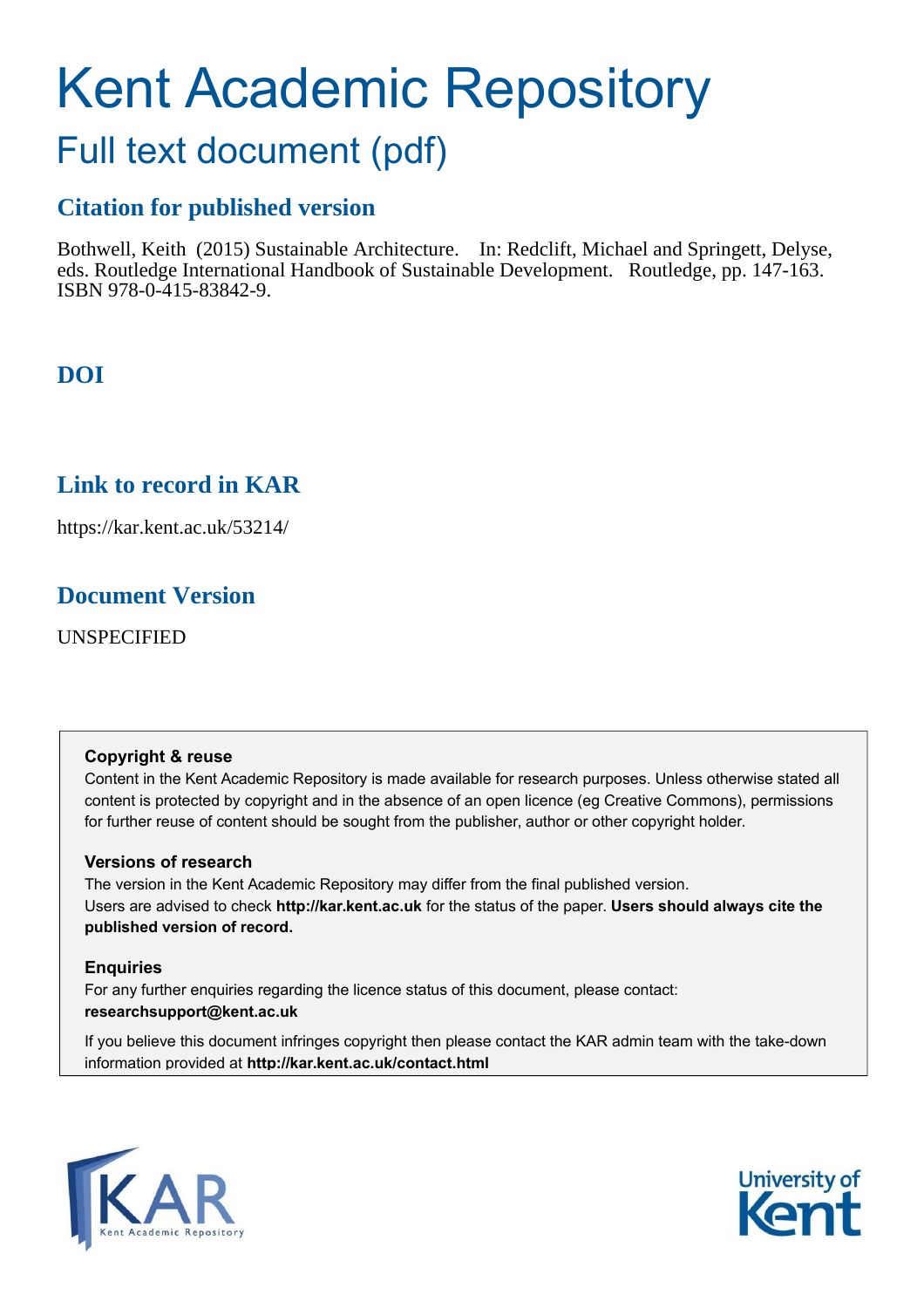# Proof

#### 9

## SUSTAINABLE ARCHITECTURE

*Keith Bothwell*

1  $\mathfrak{D}$ 3

12 13

> 14 15 16

#### **Introduction**

This chapter outlines the characteristics of so-called sustainable architecture citing examples from current practice. 'So-called' because it should be established from the outset that it is very rare to find a truly sustainable building. Nearly every act of building damages the environment in some way: in excavating the site, the existing ecology is harmed; in moving materials, transport routes are polluted by noise and emissions; in providing heating or cooling, carbon dioxide is often released. All we can say with a modicum of certainty is that some buildings are more sustainable than others. more sustainable than others. sustainable building. Nearly every act of building damages<br>excavating the site, the existing ecology is harmed; in m<br>e polluted by noise and emissions: in providing heating or

26 27 28 29 30 31 32 33 34 35 36 Contrary to popular perceptions, the greenest buildings are not usually those that wear their colour on their sleeves, in the form of solar panels, wind turbines or other *eco-bling*.<sup>1</sup> No, the most environmentally friendly buildings are usually quiet and unassuming in exploiting daylight, using natural ventilation and embracing other passive forms of environmental control. In this way they reduce the demand for energy that would otherwise be needed to run them on an hourly, daily and annual basis, minimising carbon emissions during their lifespan. In addition to the environmental and cost benefits, reducing demand for energy in buildings has three direct effects: (1) eliminating or requiring smaller mechanical service systems; (2) making the buildings themselves more robust and resilient, in that they require less heating or cooling; and (3) reducing the number of new power stations required to generate electricity.

37 38 39 40 41 42 43 44 45 The definition of what constitutes sustainable architecture will vary according to our perception of the environment to be sustained. The assumption here is that it is the broader global environment that is to be protected, and that the threats are those outlined in the Bruntland Report of 1987 (WCED 1987), as elaborated by Agenda 21.<sup>2</sup> Among a raft of aims, the need to protect biodiversity, to conserve resources and to limit pollution are put to the fore. More recent environmental summits have focused on the most pressing problem, which is to limit atmospheric carbon emissions. More-sustainable buildings are characterised by their lower consumption of energy, materials, water and other resources and by their use of materials that have lower negative impacts on the natural environment.

46 47 48 Sustainable architecture is not a new phenomenon. Turn the clock back two hundred years – before the era when fossil fuels became available widely, cheaply, and in large quantities – and you find buildings that exhibit many of the characteristics that we see in the more-sustainable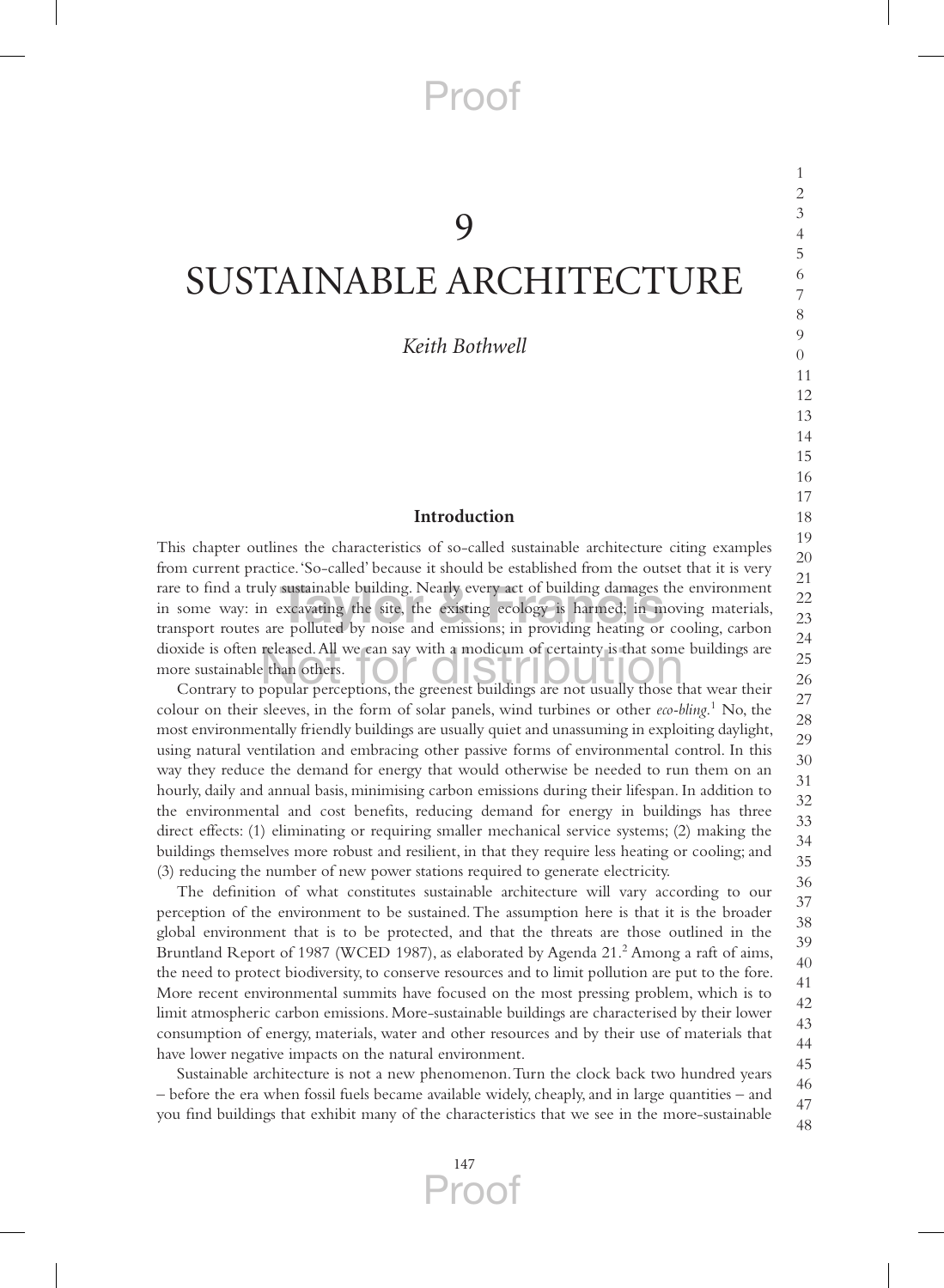buildings of today. Societies in the past operated within the capacity of the local environment to provide resources for the construction and operation of new buildings; and their environmental impact was generally felt locally (Fieldson 2004: 27). Look further back in time or further afield, to the multifarious forms of vernacular architecture that have evolved over centuries around the world to suit particular climates and cultures, and you can discover unique solutions in different indigenous communities that not only improve comfort in hostile environments, but that are beautiful in their own right (Rapoport 1969).

From this root, in vernacular buildings constructed prior to the Industrial Revolution, and from its other root in the counter-culture movement of the late 1960s, sustainable architecture has now grown to become mainstream. Building owners, architects, and even contractors, now vie to be recognised as the greenest or the most environmentally friendly.

Despite this, the claims made for sustainability by corporations and individuals are often poorly founded or exposed as *greenwash* – of suspect validity. Independently devised and administered assessment schemes have therefore been established to test environmental claims against a common code that both precedes and drives changes in legislation. Sustainability objectives are now entrenched in building regulations and government directives. The voluntary environmental assessment methodologies, such as BREEAM (Building Research Establishment Environmental Assessment System) and LEED (Leadership in Energy and Environmental Design), on which the new legislation is founded, are used to calibrate sustainability indicators against a set of common scales (BRE 2014) Although Environmental Assessment has now become commonplace, it is not very flexible. The methodologies employed do not tend to encourage the kind of innovative practice that is characteristic of the most advanced sustainable exercise common<br>provided in the value of the methodologies employed as the very decorate<br>design, and which, by its very nature – at the vanguard of a rapidly evolving field – goes beyond the status quo. $3$ 

At the end of the chapter I probe possible new directions for sustainable architecture. Future scenarios must be seen in the context of the gauntlet set down by climate scientists, who assert that, in order to stabilise the climate, carbon emissions must be reduced by 80–90 percent compared to 1990.<sup>4</sup> ).<br>d\of the chapter I probe possible new directions for sustaina<br>ios must be seen in the context of the gauntlet set down by climat

The challenge is huge and daunting, and it is very far from clear that the target will or even can be met. However, with the construction and use of buildings accounting for 50 per cent of all carbon emissions, there is little alternative but to try and rise to the challenge (BIS 2010) Acknowledging that most of the buildings standing in 40 years time have already been built, what is clear is that adaptation and retrofit must form a central part of the overall drive in creating the low carbon buildings of the future.

#### **The roots of sustainable design**

In exploring possible models for the low energy buildings of the future, architects have been looking to the past, both in the self-conscious tradition, as well as to vernacular architecture around the world. Among the vernacular body a large vocabulary of strategies has already evolved to deal with various environmental conditions in different regions, tuned to local climate and culture (Rapoport 1969; Behling and Behling 2000).

43 44 45 46 47 48 In the hot dry region of the Middle East, thick-skinned buildings with small windows are tightly packed together, forming narrow streets and courtyards, to prevent the sun from beating down on them. The earth or masonry walls provide high thermal mass, which stabilises the temperatures inside, so that they are lower than the ambient external temperature during the heat of the day. Plants and fountains in courtyards further contribute to improving comfort by lowering the air temperature through evaporation (Oliver 2003).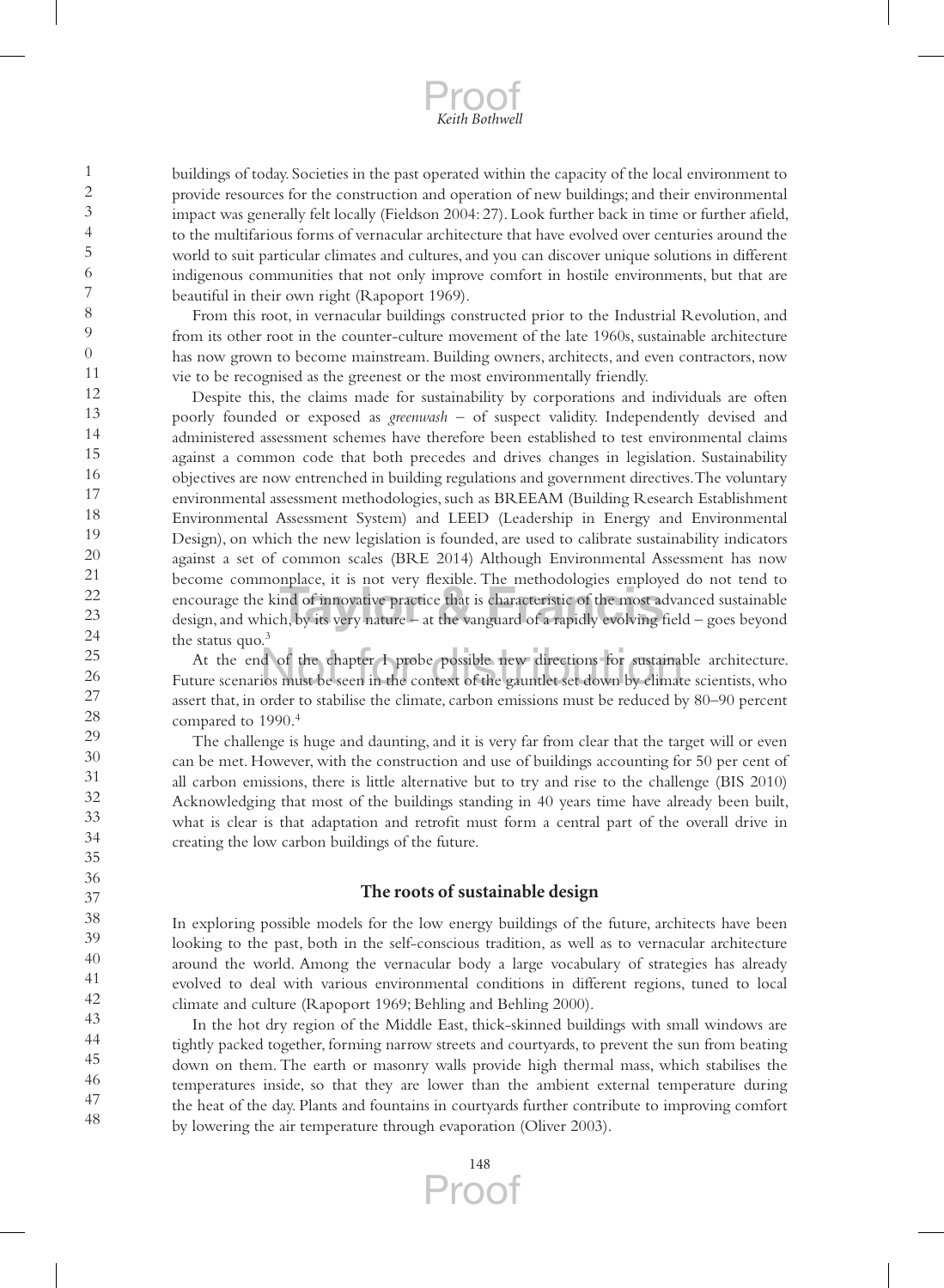In marked contrast, in the tropical climate of Indonesia, houses are raised on stilts with perforate walling of open louvres. This maximises the potential for breezes, which are the only respite from the hot humid atmosphere. Light-coloured roofs with large overhangs reflect or exclude sunlight, which would otherwise exacerbate the uncomfortable conditions inside (Pearson 1989: 69).

*Sustainable architecture*

Proof

In Scandinavia, houses are optimally buried into a south-facing slope, to protect against the cold north winds, and have windows facing south to bring in warming and welcome sunlight. Thick walls and roofs of thatch or turf help to insulate the interior from the bitter cold during the long winters (ibid.).

0 11 12 13 14 15 16 The lessons learned in obtaining comfort in climatic extremes can be applied to new buildings in various regions. In temperate zones, for example, which have to cope with cold winters and hot summers, the passive solar strategies inherent in the Scandinavian example can be adopted in winter, by using thick insulation and south-facing glazing. For summer comfort, the high thermal mass materials of the Middle East example can be reinterpreted in concrete to stabilise temperatures, and with solar shading to exclude sunlight. Some examples later help to illustrate the possibilities.

17 18 19 20 21 22 23 24 Designers today, however, must be careful when adopting or adapting vernacular modes of construction. First, though methods of environmental control in traditional buildings certainly improved conditions internally, they would rarely achieve the standards of comfort that we expect today. Traditionally, people in cold climates still needed to dress in thick clothes and their houses, or part of them only, would be heated for limited periods. Similarly, buildings in hot climates would not achieve the low temperatures provided by air conditioning systems today. Traditional vernacular buildings in general were often very energy-mefficient by today's today. Traditional vernacular buildings in general were often very energy-inefficient by today's standards.

25 26 27 28 29 30 31 32 Second, the technologies that have evolved over many centuries in different climates and cultures, may not be easy to fully understand. Misunderstandings may arise because local modes of building are often informed by social, religious or practical factors in addition to the desire for comfort in a hostile environment. Social hierarchies and ritual customs, or religious practice, can require particular orientations or room arrangements and so determine the building layout (Rapoport 1969; O'Cofaigh 1996 et al.: 1–2). The limited availability of construction materials, or traditions employing particular building crafts and skills, can often trump a strategy that might otherwise prioritise comfort in response to adverse climatic conditions. technologies that have evolved over many centuries in different<br>It be easy to fully understand Misunderstandings may arise becaus

33 34 35 36 Despite these limitations, vernacular buildings also exhibit other characteristics that we associate with some enthusiasts building sustainably today; they are usually built of natural materials obtained in the locality, which are often renewable, biodegradable, and non-toxic – for example thatch or timber or clay – and use the skills of the owner or local community.

37 38 39 40 41 42 43 44 In the 1950s, in the United States, Victor Olgyay, together with colleagues at Princeton, formalised the science of analysing climates, and developed methodologies for designing buildings that respond to climate in a positive way – taking advantage of its beneficial effects and expressing the systems of environmental control in the architecture. Some of these methods were published in his seminal book *Design with Climate* (1963). His approach marked a distinct change from the prevailing 'design against climate' approach, which used energy-hungry airconditioning or heating systems to fight against the ambient temperature within glass buildings designed in the International Style, whatever the region or climate.<sup>5</sup>

45 46 47 48 The more astute colonial builders also realised that exporting building typologies that had evolved in Europe and transplanting them to Africa and India did not produce the most comfortable buildings! At the Building Research Station (BRS) in the UK, founded in 1921, a colonial liaison section was established in 1948, later becoming the tropical division. Like Olgyay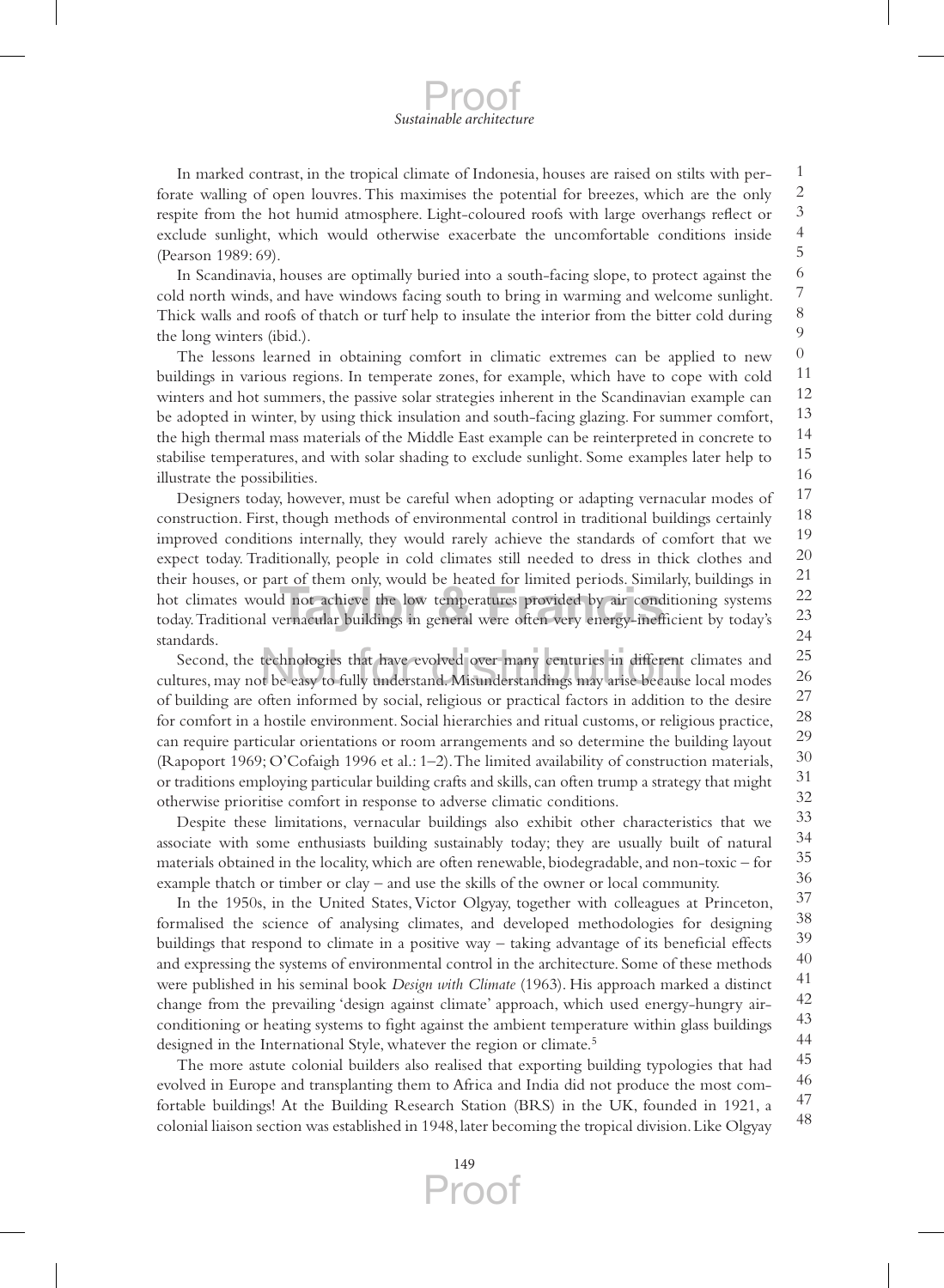in the USA, they began to bring scientific method to the tasks that indigenous people had understood over centuries through intuition and tradition. BRS later evolved into the Building Research Establishment (BRE), the body that has pioneered the standardisation of environmental assessment internationally.

The functional lessons of environmental control and material use are only part of what vernacular architecture can teach us. Bernard Rudofsky was one of the first to awaken Western architects to the poetic beauty of an architecture without architects (1964) and to building traditions that had developed unconsciously, in contrast to the self-conscious methods employed by professional architects.

By the late 1960s, a counter-culture movement had emerged that challenged the established order on several fronts: political, cultural, social, and environmental. Environmental concerns were triggered by signs of degradation caused by the untrammelled use of chemicals (Carson 1962), the destruction of natural habitats and perceptions of the increasing scarcity of resources (*The Ecologist* 1972).

The environmental strand of the movement began to envisage models of living that would cope with the uncertain future that seemed to be round the corner. With shortages of oil a realistic prospect and shortages of most raw materials predicted (Ward and Dubois 1973), incorrectly as it happened, many thought that the solution lay in becoming self-sufficient – in energy, food, and other resources. Those that were well prepared would survive the feared apocalypse that could occur at any moment. The autonomous house emerged as one model to achieve this. The house on its own plot would be self-sufficient in energy for heating and hot water, for cooking fuel and food and water. The building, its systems and the land would provide all the Fire nease on the only provided to conclude the dimension in oneigy for nealing and how mater, the cooking fuel and food and water. The building, its systems and the land would provide all the everyday needs of a family. I was attempted by a few pioneers.

At Cambridge University in 1971, Alexander Pike created the concept of the Autarkic House, a prototypical autonomous house, with solar heating, wind turbine on the roof to generate electricity, and digester to convert sewage to methane gas for heating and cooking (Vale and Vale 2000). Working on Pike's team, Brenda Vale began to publish academic papers setting out the technical specifications for the autonomous systems that would comprise the required technology. In 1974 she and her husband Robert published their seminal book *The Autonomous House*, but it took nearly twenty years before they implemented the ideas in practice – in their own home in Southwell, Nottinghamshire – the first autonomous house in the UK. In the USA, Steve Baer built a solar house – comprising polyhedral 'zomes' – with recycled oil drums placed behind a glazed wall that used the sun to heat water. l by a few pioneers.<br>ridge /University -in / 1971, Alexander Pike created the c<br>ise a prototypical autonomous house with solar heating wind tur

These early pioneers inspired some enthusiastic followers around the world from the mid-1970s onwards. These included Lucien Kroll in Belgium, Architype and Feilden Clegg in the UK, Thomas Herzog and Gunter Behnisch in Germany, Sim van der Ryn in the USA, and Glen Murcutt in Australia. Some common principles of sustainable design that began to emerge from this disparate group of architects are summarised in Table 9.1.

#### 41 42

43

44 45 46 47 48 It has taken some 40 years since the pioneering work of the Vales and others to arrive at a point now when environmental requirements are commonplace criteria within every architect's brief. Sustainable design has moved from its associations with 'alternative' lifestyles in the 1970s to a niche professional area in the 1980s and 1990s, to become mainstream from the turn of this century onwards.

**Current practice**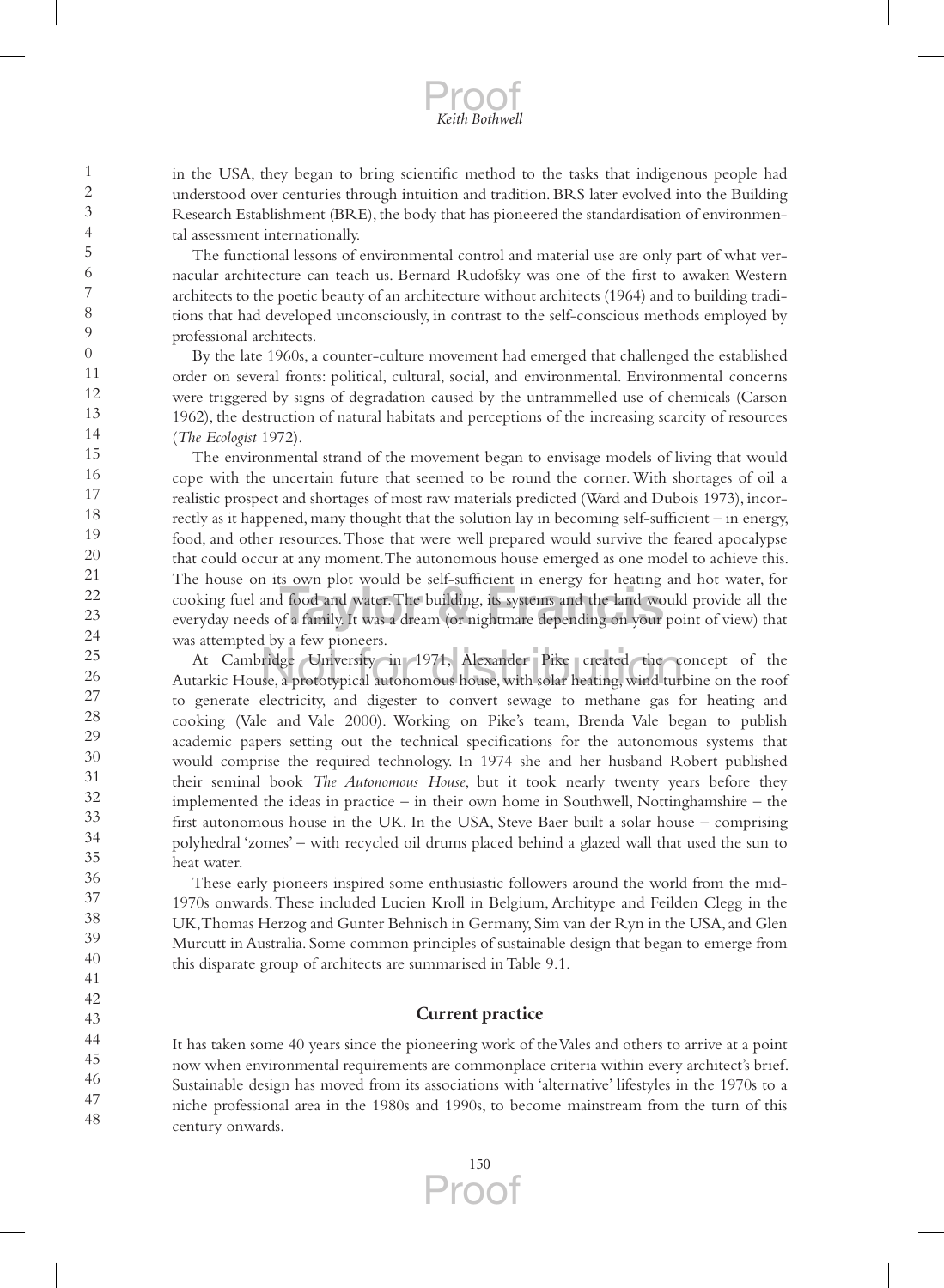*Table 9.1* Five principles of sustainable design

- 1 Working in cycles, like natural ecosystems, to minimise or eliminate waste and cause minimal damage to natural ecosystems ––in contrast to the linear processes characteristic of the industrial revolution
- 2 Economy of means using as little material as possible
- 3 Materials selected preferentially to be: (a) least toxic; (b) least processed; and (c) least travelled, especially if heavy (after Robert Vale)
- 4 Passive design getting the building fabric itself to do most of the work in controlling temperature and ventilation
- 5 Designing buildings that people want and appreciate and understand involving the user in the design, construction and post-completion stages.

13 14 15 16 17 Leading architects and engineers in the field, such as Thomas Herzog, Max Fordham and Ken Yeang, are of one view regarding the starting point for sustainable design: that the primary and initial focus should be for the building itself to control the internal environment, passively (Bothwell 2011: 70). Passive environmental control techniques, that in the past were the only choice for improving comfort, are now being relearned.

18 19 20 21 The headquarters building for Wessex Water near Bath is a showcase for these passive strategies (see Figure 9.1). In office buildings the major energy uses are for lighting and cooling. Bearing this in mind, the architect Rab Bennetts has very carefully choreographed the building elements to maximise the free use of natural light and to keep the building cool (Hawkes 2000).

22 23 24 25  $26$ The office wings are kept narrow and have high ceilings, to bring daylight deep into the The office wings are kept narrow and have high ceilings, to bring daylight deep into the interior. The ceilings are painted white and are uncluttered so as to efficiently reflect natural light inwards. External walls are proportioned to optimise the ratio of glazing to solid insulated elements, such that the total energy cost, balancing heat losses and light gains through the glazing, is minimised. xternal walls are proportioned to optimise the ratio of glazing to s<br>that the total energy cost, balancing heat losses and light gains<br>nised.

27 28 29 30 31 In addition to admitting high levels of daylight the shallow building depth assists with natural cross ventilation across the office wings. The exposed solid concrete elements in the ceiling, which form the structure of the floor above, act as a thermal flywheel, absorbing heat gains from people and computers during the day, and releasing them at night when cool outside air is passed underneath to purge them (Hawkes 2000).

32 33 34 35 36 37 38 39 40 41 Unwanted solar gains are particularly problematic in office buildings because they exacerbate the high *casual* heat gains arising from people, light fittings, computers and other equipment. Until recently this overheating problem would have been simply and swiftly banished by the installation of an energy-hungry air-conditioning system. But the Wessex Water building is carefully designed to avoid this. It is orientated with the main façades facing north and south. This enables the south façade to be easily shaded by shallow overhangs and simple louvres. The north façades, which receive sunlight only in the summer, are shaded by a line of deciduous trees planted parallel to the building, that obstruct the low altitude sunlight in early morning and late afternoon. In winter when the trees have shed their leaves, daylight from the sky can easily penetrate past the bare branches to illuminate the interior.

42 43 44 In this building, a very careful consideration of building form (narrow plan with high ceilings), orientation (east–west linear wings), materials (concrete ceilings, light coloured), and façade proportions (glazing vs. solid) all combine to reduce energy use and increase comfort.

45 46 47 48 Although exemplary in passively controlling the internal environmental conditions, Bennetts Associates go further than this in their efforts to minimise the overall environmental impact. They have selected a combined steel and concrete floor structure, which ensures that the materials are lighter than on earlier projects which employed only solid concrete, thus reducing the

> 151 Proof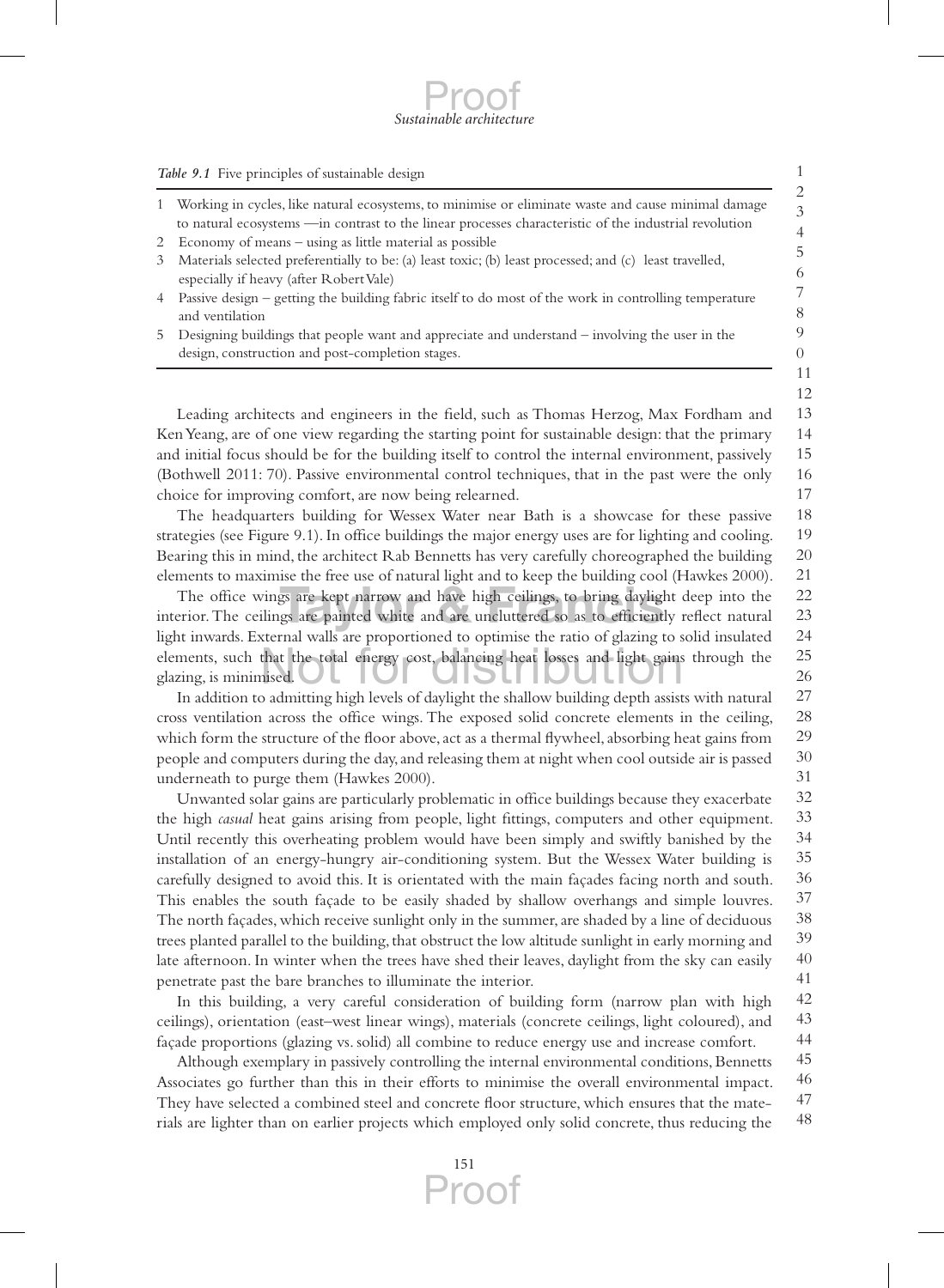

*Figure 9.1* Wessex Water building, Bath, by Bennetts Associates Architects: South elevation

embodied energy in both manufacture and transportation. Moreover, recycled railway sleepers have been crushed to provide the aggregate for the new concrete ceiling elements. Bath stone – locally sourced to minimise transport impacts – forms the walls of the western wing of the building that houses a social 'street' for the employees. Further environmental measures include recovering rainwater for reuse, using solar panels to heat water, and selecting indigenous plants for the landscaping to encourage local fauna.

Many of these features and characteristics are not overtly green, and most people on seeing it would not immediately recognise this as an environmentally sound building. Table 9.2 presents the characteristics of sustainable buildings. Although it looks much like any other office block, albeit a very elegant one, when it was completed in 2000, it was lauded as the lowest energy office building in the UK.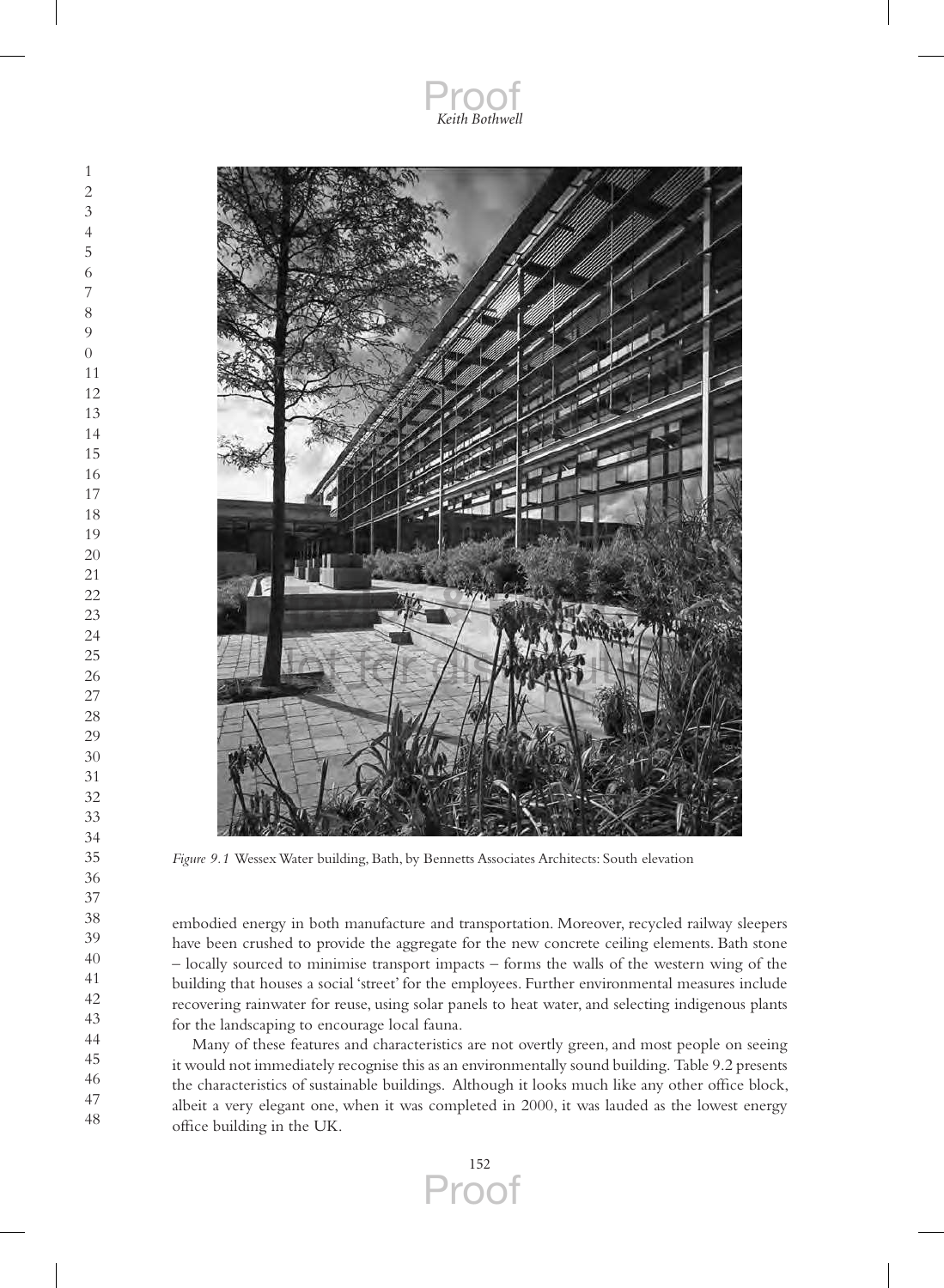#### 1 2 3 4 5 6 7 8  $\overline{Q}$ 0 11 12 13 14 15 *Table 9.2* Typical characteristics of sustainable buildings Low energy consumption in use (well insulated, passively controlling temperature, light and ventilation) Low embodied-energy materials used in construction Low environmental damage materials used in construction (low toxicity, renewable materials, ...) Maintaining and enhancing biodiversity Reducing the need for travel (green travel plans, near transport hubs if large numbers of people using building) Conserving, recovering and reusing water Drainage treated on site using natural processes (reed beds) Long lived (beautiful, popular and/or pleasant places to live and work, that people want to keep, durable) Multi-use (buildings that combine various functions and/or that can be used for longer period of the day, week, year)

16 17 18 19 20 21 22 23 The costs of constructing a more-sustainable building can be little more than building a conventional one, and sometimes even less, depending on the base case against which it is compared (Rehm and Ade 2013). A survey of buildings in California has reported that the typical construction cost premium for building green is 2 per cent but that the financial benefits are almost ten times this premium: 'The financial benefits of green buildings include lower energy, waste, and water costs, lower environmental and emissions costs, and lower operations and maintenance costs and savings from increased productivity and health'(Kats 2003: 85).<br>However, the calculated benefits are those that accrue to the people of Califor

24 25 26 27 However, the calculated benefits are those that accrue to the people of California as a whole, rather than just the owners of buildings (ibid.). In the UK, the additional costs of constructing the most exemplary sustainable buildings are calculated at between 1 and 7 per cent, depending on the building type. In the most sophisticated building types, such as healthcare buildings, the premium is much lower (Cyril Sweett and BRE Trust 2005). the owners of buildings (ibid.). In the UK, the additional costs of<br>lary sustainable buildings are calculated at between 1 and 7 per ce<br>type. In the most sophisticated building types, such as healthcare

28 29 30 31 The social street in the Wessex Water example represents a further characteristic of the most sustainable buildings. Buildings that are loved or appreciated by people, where users have a role in the design or buildings that 'belong' in some sense to them, and that are comfortable to be in, are likely to be well-maintained and cared for into the future.

32 33 34 35 36 37 The BedZed community in south London was a test-bed for many sustainable design principles and technologies. It combines two distinct building types – housing and offices – to achieve the optimal passive design for each and to enable people to live close to their work. Arranged in rows aligned east–west, the houses are located on the south side of each block with large windows to receive sunlight in winter. The offices nestle along the north sides, to protect them from solar gains, but gain plenty of daylight from north-facing rooflights (Long, 2001).

38 39 40 41 42 43 44 45 At Freiburg, in southern Germany, a similar community is emerging in the Vauban district. The city itself has ambitious objectives for public transport and low energy buildings. The solar community and *solar-ship* development combines housing with commercial uses to achieve a symbiotic relationship between the two – the housing benefitting from solar gains, and the commercial uses from daylight (see Figure 9.2). Overall its highly insulated passive solar houses are net exporters of energy – generating electricity from the photovoltaic panels on their roofs. The residents participated in the design of the housing so achieve a high sense of 'ownership' (Guzowski 2010).

46 47 48 This public-spirited approach can also be extended to tall buildings. Norman Foster challenged the established typology of the skyscraper – normally a stack of identical office floor plates – with his tower for the Hong Kong and Shanghai Bank in Hong Kong in 1985. First, the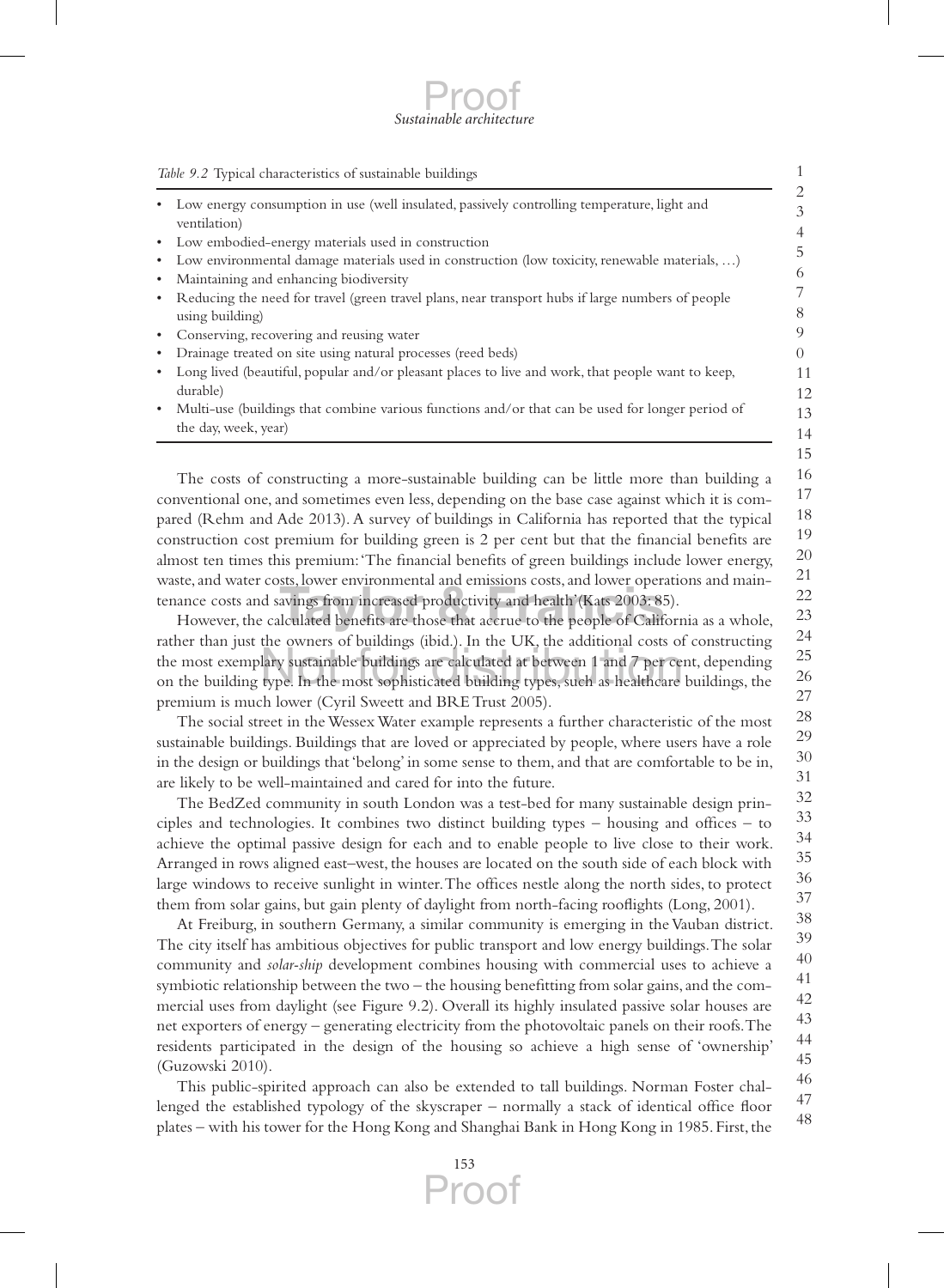*Keith Bothwell* Proof



*Figure 9.2* Solar Community and Solar-ship mixed use development in Freiburg, by Rolf Disch Solar Architecture Architecture

ground level was given over entirely to the public, with the building raised on columns so that people could wander under and into the building via escalators starting in the street. He introduced sunlight reflected off a giant mirror hung outside the building and then bounced this down the atrium space in its centre. His Commerzbank in Frankfurt was similarly innovative, incorporating sky gardens – multi-storey atrium spaces with trees and other planting – that bring natural light deep into the building, provide ventilation, and create interactive social spaces. The façades are doubled up to form a buffer zone between inside and outside, that pre-heats air in winter and removes excess heat in summer, avoiding the need for full air conditioning. was given over entirely to the public, with the building raised on<br>wander under and into the building via escalators starting in the

Some of the ideas for reducing the need for air-conditioning, which evolved in these earlier skyscraper projects were incorporated in the design of the 'Gherkin' – the office building for Swiss Re in London. Designed to be naturally ventilated, the tower has spiral atrium spaces winding their way round the building. Opening windows (a rarity in tall buildings) allow fresh air to directly enter the atrium spaces and thence to the adjoining offices (Ritchie 2004). Unfortunately the tenants of the building are so sensitive to the possibility that others might overhear their corporate secrets through the open windows, that they do not use the natural ventilation systems and have installed air-conditioning instead!

Building users are the one factor that architects and designers cannot control, yet they generally account for the huge discrepancy between energy predictions and actual consumption levels. With the increasing complexity of building servicing systems and controls, there is much evidence that even building managers do not understand how many buildings are supposed to work! A hiatus often occurs between the original design strategy and the everyday operation of the building.

Under 'design and build' contracts (popular with some clients), the concept architects and engineers are not involved in the detailed design, which is carried out by a range of often poorly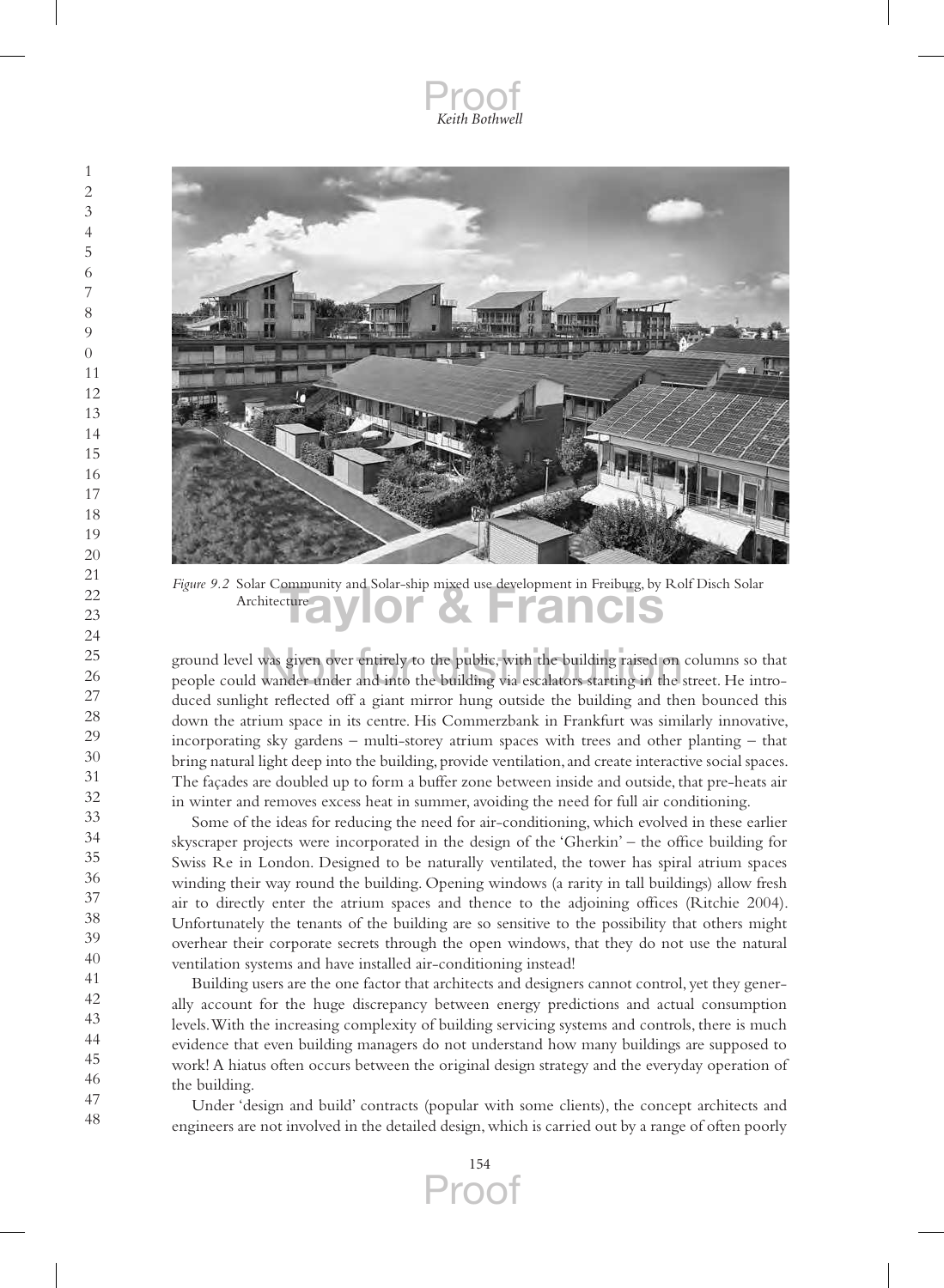

1 2 3 4 5 coordinated sub-contractors, under the direction of a main contractor. Systems may end up competing against each other, so that automatic vents are opening to cool a building when the users turn up the thermostat. Surprising as it may seem, this type of problem is commonplace. The message to take from this is plain – keep the building as simple as possible, communicate clearly between all parties, and tell the users how to operate the building.

6 7 8 9 0 11 12 13 14 15 16 17 One approach that may help to address this problem is the Passivhaus standard, which is emerging as a new model for sustainable design. Originally developed for houses in the climate of northern Europe, it has now evolved to encompass any building type in any climate. Passivhaus emerged in Germany in the 1990s, following the exhaustive analysis of actual performance data on a large number of dwellings. The originators of the standard, Wolfgang Feist and Bo Adamson, sought to fully account for, and model, all the subtle variables that affect energy consumption. Passivhaus accounts only for energy consumption and human comfort, excluding all other environmental impacts (Cotterell and Dadeby 2012: 19). Nevertheless, it is increasingly being used as the benchmark against which other environmental standards are compared. Passivhaus buildings are very highly insulated, air-tight and have mechanical ventilation heat recovery systems (MVHR). These ventilation systems warm incoming air in winter using heat recovered from the vitiated air, and can be 80–90 per cent efficient.

18 19 20 21 22 23 Homes built to Passivhaus standards will incur much lower installation costs for the small heating systems that may still be required, but additional costs for the higher specification of insulation, windows and air-tightness. Net increases in construction cost are in the region of five percent, but can be balanced against far greater levels of comfort and very much lower fuel bills (ibid.). **Taylor & Francis**

24 25

#### **Codes and methodologies**

26 27 28 29 30 31 Codes and methodologies<br>In response to wildly inconsistent environmental claims made by the building industry, Environmental Assessment (EA) systems have been established. The UK Building Research Establishment (BRE) launched the world's first environmental assessment system for buildings in 1990. The method, titled BREEAM (BRE Environmental Assessment Method), originally laid out guidelines for the evaluation of office buildings.

The BREEAM system endeavoured to embrace all environmental impacts caused by buildings. Its aims were: to mitigate the impact of buildings on the environment; to enable buildings to be recognised according to their environmental benefits; to provide a credible label for buildings; and to stimulate demand for sustainable buildings (BRE 2014).

Environmental issues are only included in BREEAM if they meet specific criteria. They must be significant and offer worthwhile reductions in environmental impact, be assessable at the relevant stage in the building's life, be based on scientific evidence wherever possible, exceed the demands of law and legislation, and be achievable.

39 40 41 42 43 44 45 46 47 48 One of the objectives of environmental assessment is to challenge the market to provide innovative solutions that minimise the impact of buildings. This objective and the criterion that the system must exceed legislation create paradoxes. If the standards set have any validity, then they will, before too long, be incorporated into legislation (as they have been with respect to housing in the UK) and the method will therefore no longer surpass those required by regulations. The objective to stimulate innovative solutions is difficult to achieve. By its very nature, the method, within each specific issue, has to describe particular standards, targets and criteria for verification. This process can only be designed when the construction technologies employed are established, tested, and familiar, i.e. when they are no longer innovative.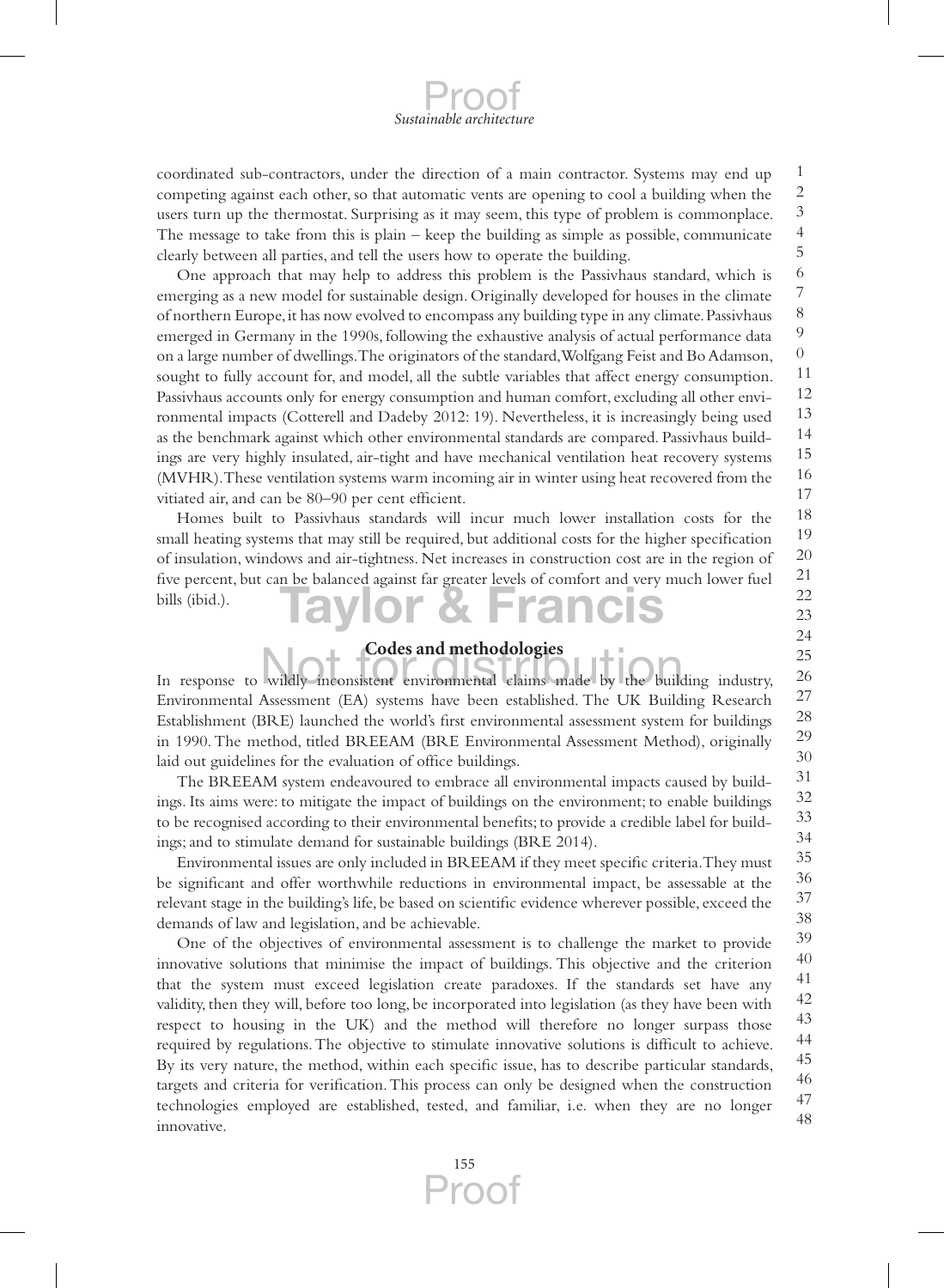*Table 9.3* BREEAM categories of environmental impacts included in the Code for Sustainable Homes (CSH)

| Category                   | Points available |
|----------------------------|------------------|
| Energy and CO <sub>2</sub> | 36               |
| Health and well-being      | 14               |
| Ecology                    | 12               |
| Management                 | 10               |
| Water                      | 9                |
| Materials                  | 7                |
| Waste                      | 6                |
| Pollution                  | 3                |
| Surface water run-off      | $\overline{c}$   |

*Note:* These categories have varied over the evolution of the method and vary according to building type.

A case arises when evaluating the use of straw, an increasingly common building material. Straw bales are a low cost, very low impact building material, that use an otherwise waste material, lock up carbon dioxide, and provide high levels of insulation. However, they are not listed in the schedule of BREEAM-approved materials, so cannot currently contribute positively to a rating. For ease of assessment and to prioritise certain fields, each issue is placed within a particular

category (see Table 9.3). These categories have changed as the system has developed and as it has been applied to different building types. Each issue is assigned a number of points and each category is weighted differently, depending on its perceived importance. For example, the category Energy and  $\mathrm{CO}_2$  emissions is weighted far more strongly than those for Waste or Ecology. This reflects the consensus on what is the most pressing environmental problem to solve – global warming. Because regulations are being improved in the wake of environmental assessment initiatives, the bar for environmental assessment systems themselves is also being raised. Thus, a rating of, say, Excellent today is much more difficult to achieve than the same rating ten years ago. Table 9.3). These categories have changed as the system has develo<br>to different building types. Each issue is assigned a number of<br>veighted differently depending on its perceived importance. For

In the United States, the LEED system has evolved with a scale that has Platinum as the top rating. Unlike BREEAM, which is validated and controlled by a charitable trust, LEED (Leadership in Energy and Environmental Design) is managed by a trade association, the Green Building Council. The Green Building Council comprises architects, engineers, contractors and others in the building industry. In Australia they use GreenStar, and in Singapore the BCA Green Mark system. International versions of BREEAM and LEED are also validated for different countries around the world.

40 41 42 43 44 45 46 47 48 All EA systems use life cycle assessment (LCA) methodologies that take into account the environmental impacts that occur at all stages of a building's life, from construction, everyday use and maintenance, to refurbishment and eventual demolition. This is sometimes referred to as 'cradle-to-grave' analysis. However, Braungart and McDonough (2002) have extended this concept to 'cradle-to-cradle' such that the materials at the end of the building's life are considered not to be waste materials for recycling but valuable resources that could be 'upcycled' to achieve a higher value in their next incarnation. Some materials, such as timber flooring boards, can be clamped into position without nails, such that they can be simply disassembled to be reused for a future project (Liddell 2008).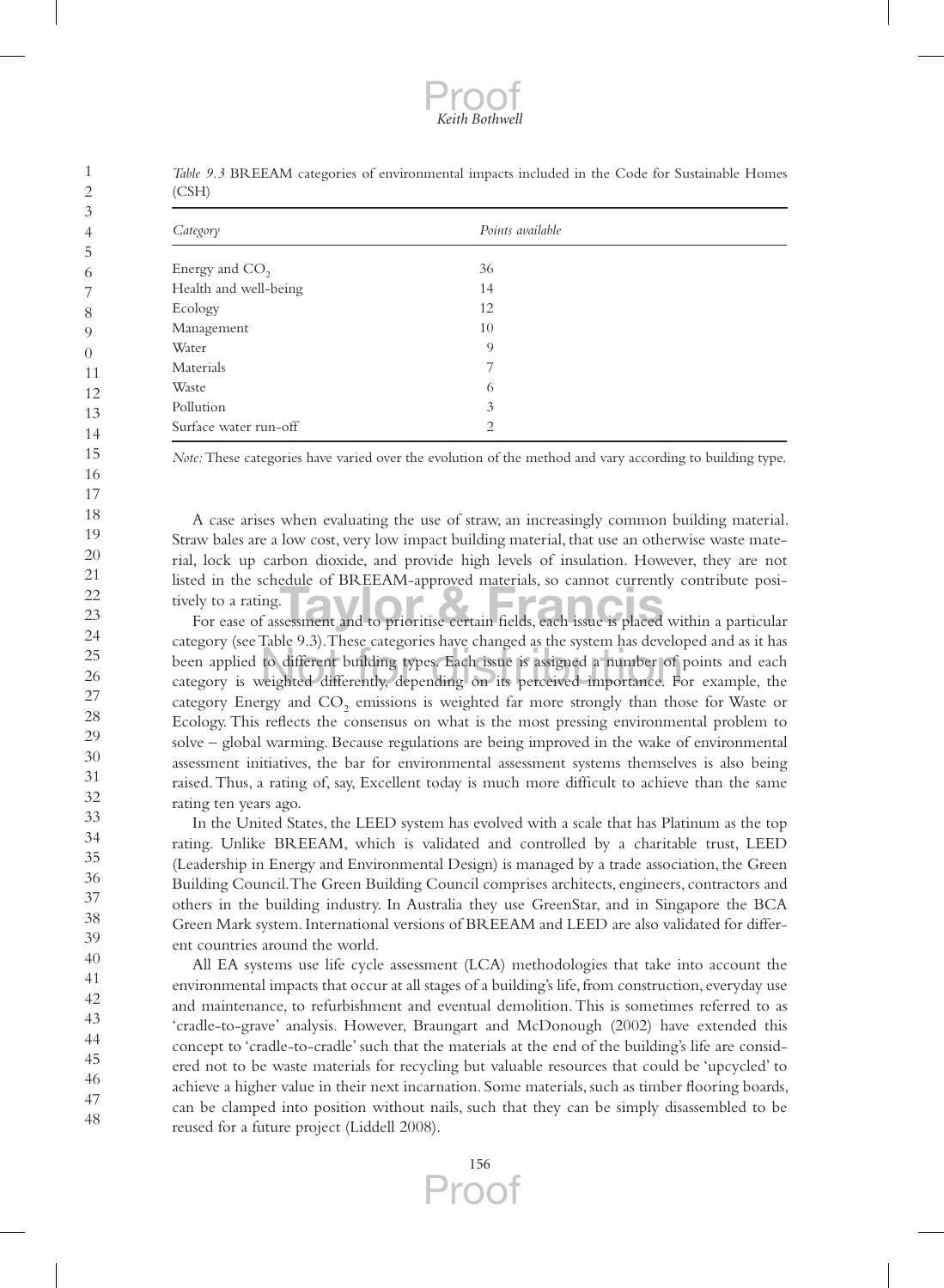1 2 3 4 5 6 Environmental assessment systems have done much to encourage consideration of sustainability criteria and to set standards against which achievements can be measured and projects compared. Many clients and their design teams have been encouraged to have their buildings assessed in the knowledge that this raises the prestige of their organisations. The Wessex Water building achieved a BREEAM Excellent rating when it was completed in 2000 and the Singapore Library by Ken Yeang achieved BCA Green Mark Platinum rating in 2005.

7 8 9 0 11 12 13 14 15 Ken Yeang is an architect who has been at the forefront in exploring new directions for green architecture over several decades. His Roof-Roof house of 1985 used the building elements to control the climate. It is named after its double roof, the outer one of which shades the lower terrace from the heat of the tropical sun, so that it can be used for recreation next to a swimming pool. The upper roof is perforated with louvres which are specially angled and orientated to allow through the low morning sun but to exclude the searing midday and evening sun. The pool, located on the east side to face the prevailing winds, also cools the air, through evaporation, before it enters the building. Walls on the south side direct wind to cool the dining area (Hart 2011).

16 17 18 19 20 21 22 An air-cooling pool is also deployed on the roof of his Menara Mesingiaga tower in Kuala Lumpur. Cylindrical in form, the building facades are partially covered in solar shading panels, which flow round the building in a pattern that follows the sun's path around the sky. The lift tower is located on the south side to shade the building. The upper louvred roof canopy allows for future photovoltaics and the stepped façade provides terraces for people as well as shading for the floors below (ibid.).

In spite of these pioneers, and the stimulus provided by EA methods, when looking at the Iding stock as a whole, progress has been slow and incremental. The overall environmental building stock as a whole, progress has been slow and incremental. The overall environmental impact of buildings has been little affected and it is becoming apparent that fundamental and systemic changes are needed to achieve the carbon reductions that are necessary. ings has been little affected and it is becoming apparent that fun<br>s are needed to achieve the carbon reductions that are necessary.

#### **Future directions**

#### *Retrofit*

One systemic change required will be the retrofit of the existing building stock, to raise its energy efficiency closer to current standards. Most of the buildings that will exist in 2050 were constructed prior to 1970, when energy efficiency standards were low. As well as bringing environmental benefits for society at large, with lower carbon emissions, retrofit will improve comfort for building users and reduce energy bills – a triple-win situation. However, to obtain the necessary reductions in  $\mathrm{CO}_2$  emissions 'deep retrofit' solutions are required and the difficulties encountered in achieving this are significant.

38 39 40 41 42 43 44 45 46 47 48 Pioneering work has been done, some funded directly by governments, to assess the feasibility of rolling out retrofit on a wide scale. Despite some encouraging results in terms of energy reductions it seems unlikely that retrofit can meet the carbon targets set for the building sector. There are a great many 'hard to treat' properties – such as historic buildings where the appearance cannot be changed, or buildings that have physical restrictions which, for example, prevent the application of insulation materials – and that can only receive rudimentary improvements. The process of deep retrofits is often very disruptive, requiring occupiers to move out during building works, adding the rent for temporary accommodation to the very high cost of construction works. Costs for whole house retrofits are predicted to come down to between on average  $\angle 25,000-\angle 30,000$  after experience has been gained, but these costs will take very many decades to recoup in terms of reduced energy bills.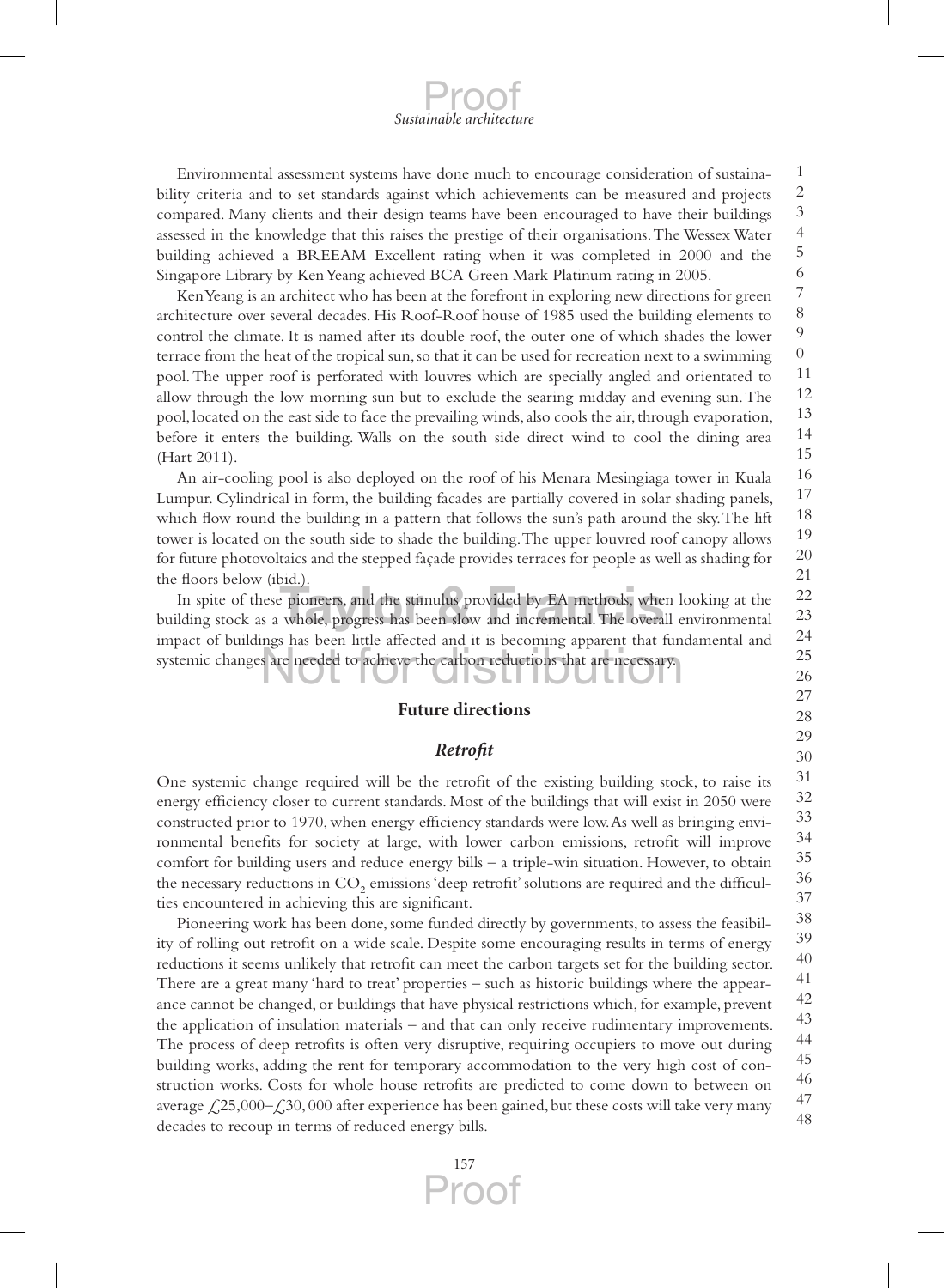The task is also gargantuan. In the UK housing sector alone there are 26 million homes, and if they are all to be treated by the year 2050, that will require them to be retrofitted at the rate of more than 700,000 per year. As this is seven times the rate that new houses are currently being constructed, it is questionable whether the building industry has the capacity to address the task, let alone the finance necessary to fund it.

#### *Biomimicry*

Integrated and holistic changes are beginning to emerge in the design of new buildings. One of the underlying concepts guiding sustainable architecture is that of biomimicry – modelling building designs on natural ecological systems. People have been inspired to copy natural examples from the earliest days. When the ecological design field began to emerge in the 1960s the technical means available to architects lacked the sophistication and subtlety to reflect the complexity of plants and animals. However, with the advanced computer software and manufacturing methods that are now available and our increasing understanding of biological systems, it is becoming possible to mimic the behaviour of some natural processes quite accurately.

As his œuvre has developed, Ken Yeang's buildings have become literally as well as metaphorically greener. Yeang's early ideas have evolved into a formally structured approach to architectural design founded on the concept of ecomimesis. Buildings, for Yeang, should not just be based on ecological principles or incorporate plant life, they should actually become 'constructed living systems' in their own right. Like naturally occurring ecosystems, they will Francisco of the experiment of the produce plant and the methods of constructed living systems' in their own right. Like naturally occurring exproduce no wastes, but recycle everything within a closed-loop system.

Yeang's new buildings now incorporate planting snaking up the facades. These form miniature green ecosystems of plants, insects and animals (Figure 9.3). A key requirement is that they must stretch continuously from the ground all the way up round the building, so that species, carefully selected to be compatible with indigenous ones in the area, can easily migrate. The vertical green eco-infrastructure is then networked into the green infrastructure of the city. The EDITT building shown here generates electricity, collects and purifies rainwater, and processes wastes into biogas and fertilisers (Hart 2011). w buildings now incorporate planting snaking up the facades. Th<br>osystems of plants, insects and animals (Figure 9.3). A key requirer<br>continuously from the ground all the way up round the building

Zooming out to the larger scale of the city district, the concept of continuous productive urban landscapes (CPULs) has been put forward as a model for sustainable urban development (Viljoen 2005). Linear green corridors are created, using existing parks, vacant sites and street edges to form a continuous habitat for plants and animals. These corridors include water catchment reservoirs and waste treatment systems, cycle routes, leisure areas and allotments, all connected together and extending through the city.

CPULs are seen one solution to the high cost of food, particularly in poorer urban communities such as those in Cuba, where vacant city plots are converted into market gardens on a commercial basis. The land is tilled by hand and has a very high yield (ibid.: 153).

Food grown near to where people live cuts out the storage and distribution processes and transport that would otherwise consume fossil fuels. Perhaps more importantly, it brings people together into communities that might otherwise never have arisen – communities that work together to make compost, to plant seeds, and to harvest the crops and celebrate together when they have done so! These productive urban landscapes enhance the ecological value of cities, bringing in insects and birds and other fauna and flora. The heat island effect is also reduced by lowering temperatures in summer (ibid.).

Biomimicry is developing from the imitation of nature in formal terms, to the direct application of biological systems to control sunlight and generate energy in buildings. The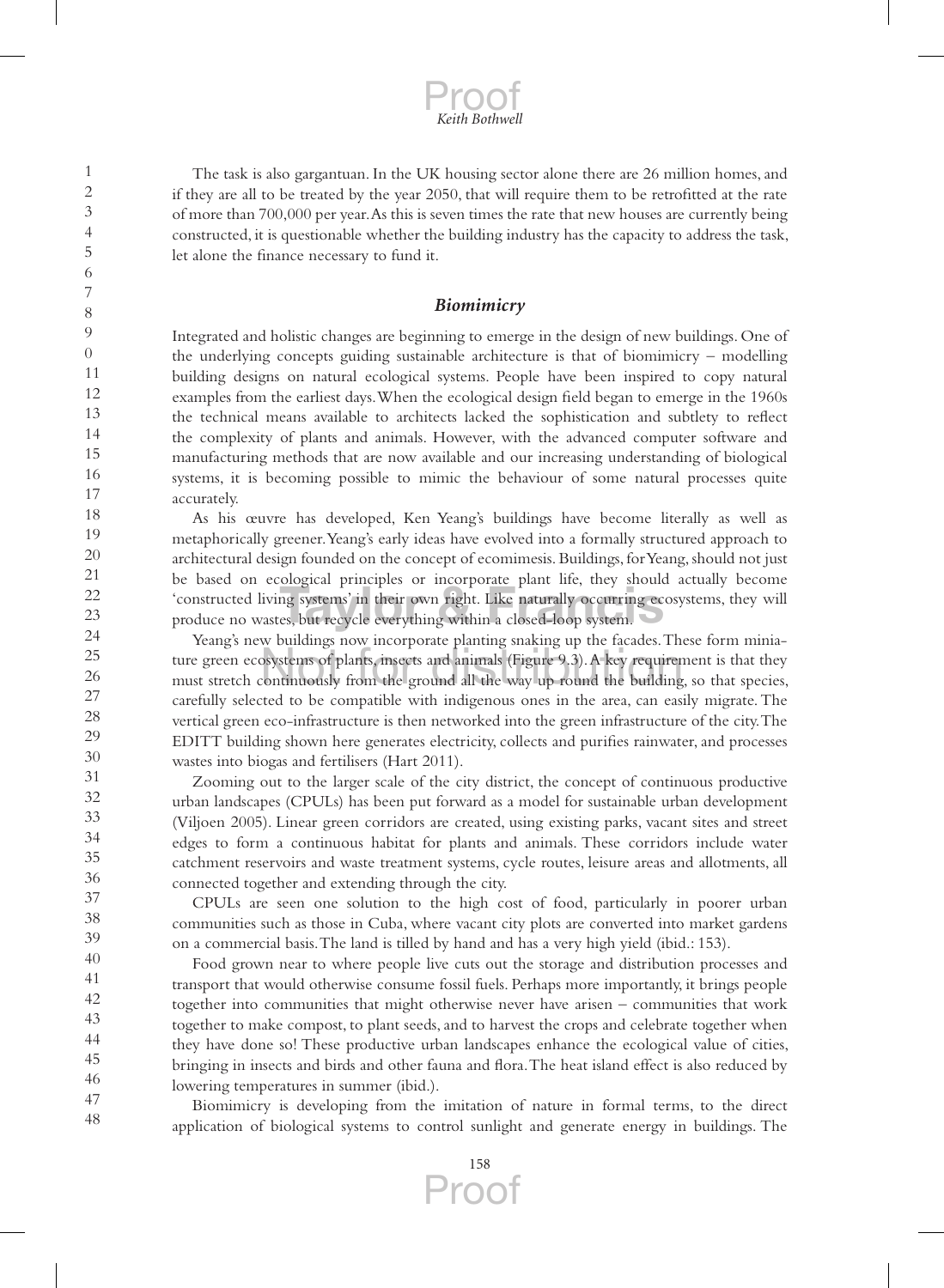



*Figure 9.3* EDITT tower project, Singapore, by Ken Yeang *Source*: T.R. Hamzah & Yeang Sdn. Bhd. (2014)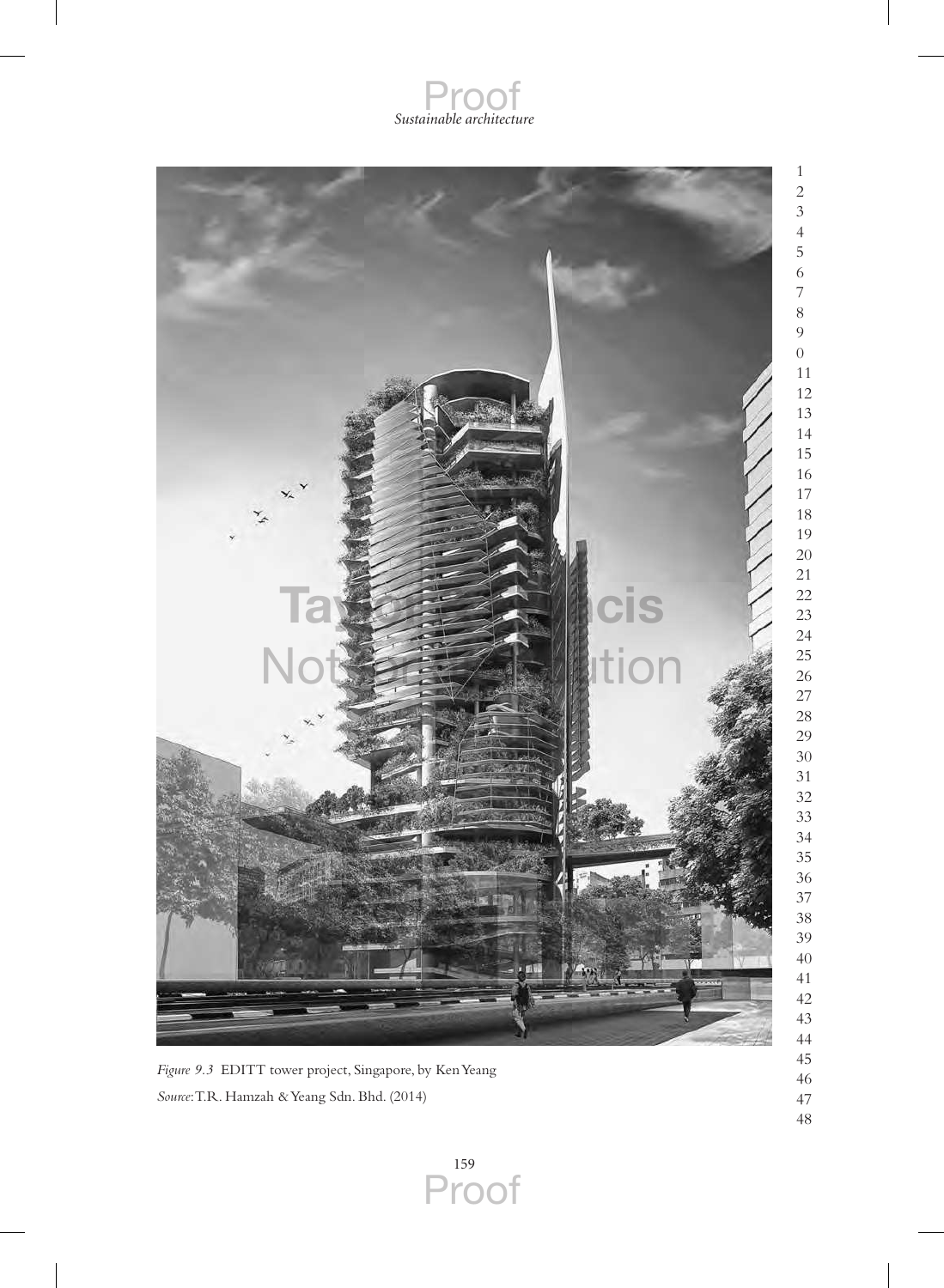BIQ apartment building in Hamburg, which opened in 2013, uses algae in glass tanks on the south-facing façades to perform several functions. The algae-filled tanks restrict light penetration so act as a solar filters or solar shades (Figure 9.4). The system works by introducing nutrients and carbon dioxide, which is pulsed into the tanks at regular intervals. Algae is extracted on a regular cycle and fermented in a biogas plant which produces methane to power the building. Solar panels generate heat that is stored in brine-filled boreholes beneath the building, to be reused later (Wurm 2013: 90–95).

#### **Conclusion**

We have seen a variety of approaches to the design of a more-sustainable built environment. The trend has been away from the self-sufficient autonomous house with its hard technology *eco-bling* that pioneered the sustainable architecture movement, to the widespread adoption of passive design. This recognises the paramount importance of reducing the demand for energy in the first place. Only then, if at all, should *eco-bling* be added to supply energy, and even then it is more efficient to locate this in large arrays rather than on individual buildings.

The trend in now away from the design of the individual building towards a mixed-use and multiplex approach, identifying the mutually beneficial needs of different building types.

These kinds of symbiotic relationships characterise the more holistic strategies now being adopted for sustainable development in cities, where buildings and the urban landscape between them form a continuous system – a network of interconnected hard and soft technology elements. Biotechnology systems are beginning to offer many interesting solutions for energy supply, environmental control and waste treatments. supply, environmental control and waste treatments.

Systemic changes will be needed too in the way that we live and work in cities, so that we reduce the need for energy and resources, for travelling, and for heating and cooling our buildings, and for growing food. It seems possible that these changes will result in significant changes in lifestyles – to a more cooperative and community-based way of living – in contrast to the more individual lives that most in the developed world currently enjoy. hanges will be needed too in the way that we live and work in ‹<br>ed for energy and resources, for travelling, and for heating and co<br>rrowing food. It seems possible that these changes will result in sig

Some environmentalists have argued that individual small-scale efforts to reduce energy are pointless in the face of the threat of global warming. However, it is this author's view that in the battle to create the more-sustainable buildings of the future – and it will indeed be a battle, for the effort required will be comparable to waging a war – we will need to fight on all fronts at the same time. This is not to say that new avenues, in terms of technologies or strategies, will not open up, but we cannot depend on encountering a technological panacea within the short time that remains available.

How all this can be funded is beyond the scope of this chapter, but it seems likely that, although sustainable new buildings can be seen to pay for themselves, markets alone will have insufficient motive to invest in large-scale retrofit, due to the huge costs and lengthy payback periods involved. Government subsidies or incentives are likely to be the only way to significantly reduce carbon emissions from the currently existing stock, which will still comprise the majority of buildings in 2050. Decarbonising the electricity supply itself must also form part of the mix (DECC 2010).

43 44 45 46 47 48 We have seen that the route to a more sustainable architecture has been to a large extent a journey of rediscovery – rediscovering old ways of achieving comfort in hostile environments, using materials frugally, efficiently and simply, and employing technology only when it really helps and when people can fully understand it. Although new technologies are emerging that have extraordinary potential, we may well find that the past remains the best guide to our future.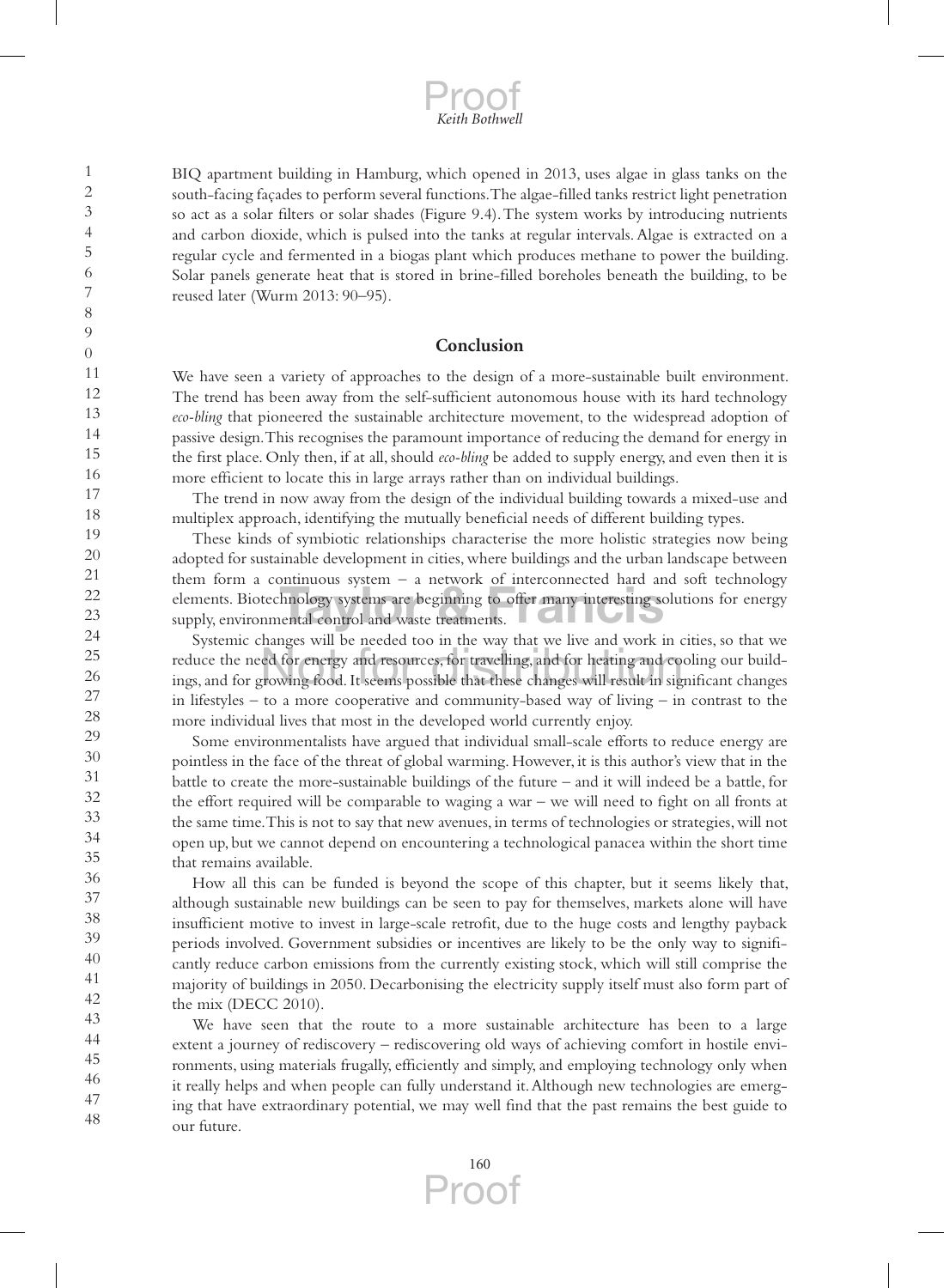



*Figure 9.4* BIQ building, Hamburg, by Arap, exploits algae in façade *Source*: Arup Deutschland GmbH, Colt International GmbH and SSC GmbH)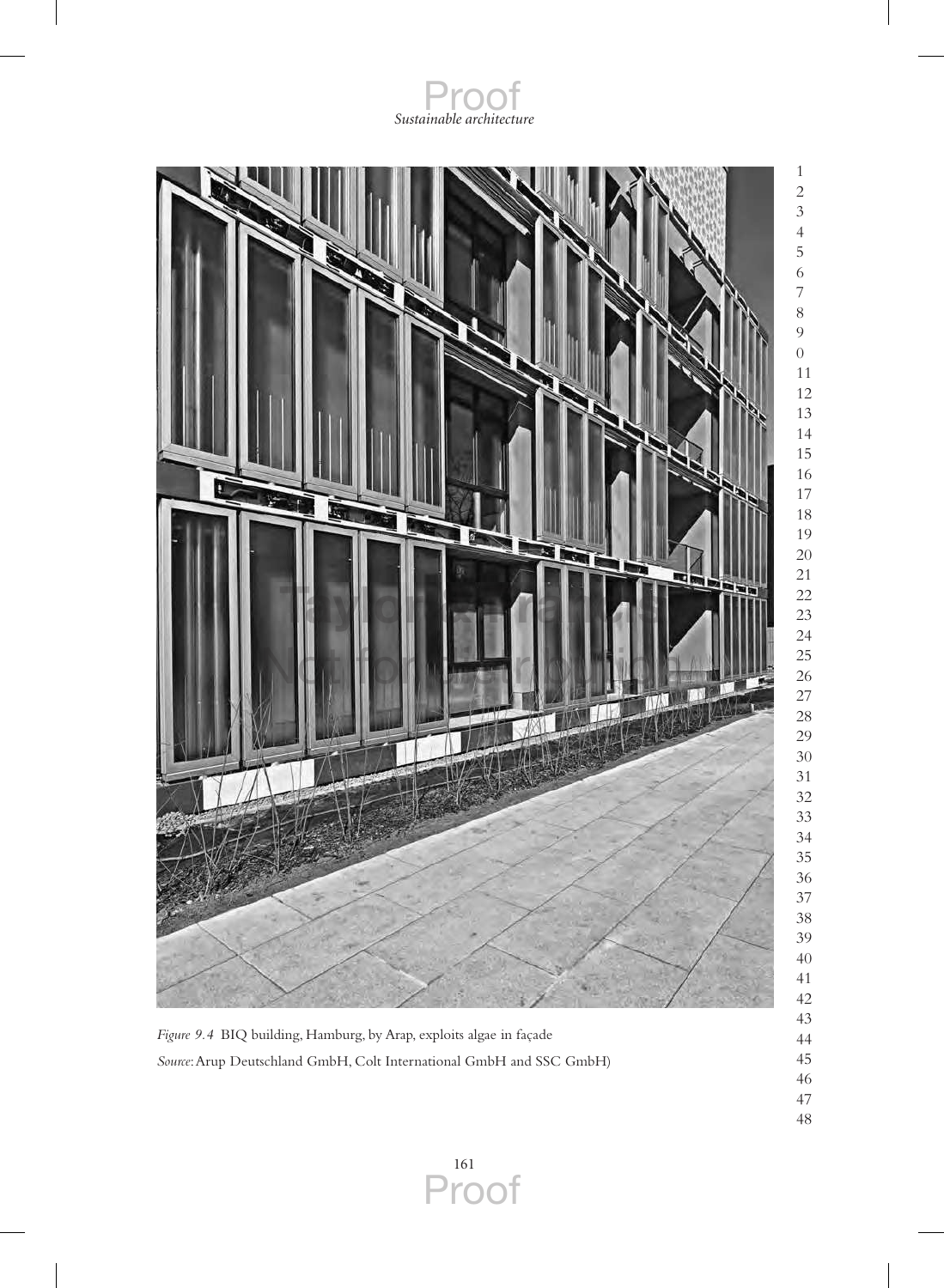#### **Notes**

| $\mathbf{1}$   | <b>Notes</b>                                                                                                                                                                                                |
|----------------|-------------------------------------------------------------------------------------------------------------------------------------------------------------------------------------------------------------|
| $\overline{c}$ | 1 Eco-bling is a term coined by Doug King to describe low-performing renewable energy technologies                                                                                                          |
| 3              | installed on buildings. The shortcomings of various technologies classed as eco-bling are discussed in                                                                                                      |
| 4              | Liddell (2008, 2013).                                                                                                                                                                                       |
| 5              | 2 Agenda 21 is the plan agreed at the UN Conference on Environment and Development (UNCED)                                                                                                                  |
| 6              | held in Rio de Janeiro in 1992. The Agenda 21 plan identified four primary areas for action: (a) the                                                                                                        |
| 7              | social and economic dimensions; (b) the conservation and management of resources; (c) strengthening<br>major groups (children, youth, women, NGOs, local authorities, indigenous peoples; and (d) the means |
| 8              | of implementation.                                                                                                                                                                                          |
| 9              | 3 Rick Wheal, an engineer specialising in environmental assessment, at leading global engineering                                                                                                           |
| $\theta$       | company Arup, has criticised BREEAM for being too inflexible. (2013).                                                                                                                                       |
| 11             | 4 The UK government target of 80 per cent reductions in CO2 compared to 1990 levels, is highly ambi-                                                                                                        |
| 12             | tious but reflects the level of change advised as necessary by a consensus of climate scientists and even                                                                                                   |
| 13             | so is still lower than that advocated by some scientists and environmentalists, who suggest that we need<br>a reduction target of ninety percent or higher. See also: DECC (2010) 2050 Pathways Analysis.   |
| 14             | 5 The International Style, which developed out of the Modern Movement in architecture, was adopted                                                                                                          |
| 15             | by a generation of architects who built glazed slab and tower blocks in all parts of the world, irrespective                                                                                                |
| 16             | of the local climate. The movement was inspired by Mies van der Rohe and Le Corbusier. Le Corbusier                                                                                                         |
| 17             | at the time advocated a universal house for all climates: 'only one house for all countries, the house of                                                                                                   |
| 18             | exact breathing' ([1930] 1991), although he later adopted a more climate-inflected approach.                                                                                                                |
| 19             |                                                                                                                                                                                                             |
| 20             | References                                                                                                                                                                                                  |
| 21             | Behling, S. and Behling, S. (2000) Solar Power: The Evolution of Sustainable Architecture. London:                                                                                                          |
| 22             | Prestel.                                                                                                                                                                                                    |
| 23             | BIS (Department for Business Innovation & Skills) (2010) <i>Estimating the Amount of CO2 Emissions</i>                                                                                                      |
| 24             | That the Construction Industry Can Influence. London: UK Government 10/1316.                                                                                                                                |
| 25             | Bordass, B. (2000) Cost and value: fact and fiction. Building Research and Information, 28, September                                                                                                       |
| 26             | 2000.<br>Bothwell, K. (2011) The architecture of the passively tempered environment In S. Lee (ed.) Aesthetics of                                                                                           |
| 27             | Sustainable Architecture. Rotterdam: 010 Publishers, pp. 66–79.                                                                                                                                             |
| 28             | Braungart, M. and McDonough, W. (2002) Cradle To Cradle: Remaking the Way We Make Things.                                                                                                                   |
| 29             | New York: North Point Press.                                                                                                                                                                                |
| 30             | BRE (2014) BREEAM UK New Construction: Technical Manual SD5076: 0.1 (DRAFT) - 2014, Watford:                                                                                                                |
| 31             | BRE Global.<br>Carson, R. (1962) Silent Spring. Harmondworth: Penguin.                                                                                                                                      |
| 32             | Cotterell, J. and Dadeby, A. (2012) The Passivhaus Handbook: A Practical Guide to Constructing and Retrofitting                                                                                             |
| 33             | Buildings for Ultra-Low Energy Performance. London: Green Books.                                                                                                                                            |
| 34             | Cyril Sweett/BRE Trust (2005) BREEAM: Putting A Price on Sustainability. Watford: BRE Trust.                                                                                                                |
| 35             | DECC (Department of Energy and Climate Change) (2010) 2050 Pathways Analysis. London: DECC.                                                                                                                 |
| 36             | The Ecologist (1972) Blueprint for Survival. Harmondsworth: Penguin.                                                                                                                                        |
| 37             | Fieldson, R. (2004) Architecture & Environmentalism: Movements & Theory in Practice, Forum<br>(Ejournal), 6(1): 21-33.                                                                                      |
| 38             | Guzowski, M. (2010) Towards Zero Energy Architecture: New Solar Design. London: Laurence King.                                                                                                              |
| 39             | Hart, S. (2011) Eco Architecture: The Work of Ken Yeang. Chichester: John Wiley and Sons.                                                                                                                   |
| 40             | Hawkes, D. (2000) The flow of ideas: Bennetts Associates in Bath. Architecture Today, 113: 60–76.                                                                                                           |
| 41             | Kats, G. (2003) The Costs and Financial Benefits of Green Buildings: A Report to California's Sustainable Building                                                                                          |
| 42             | Task Force. Sustainable Building Taskforce.<br>Le Corbusier ([1930] 1991) Précisions on the Present State of Architecture and City Planning (English Translation).                                          |
| 43             | Cambridge. MA: MIT Press.                                                                                                                                                                                   |
| 44             | Liddell, H. (2008) Eco-Minimalism: The Antidote to Eco-Bling. 2013 (2nd edn). London: RIBA Publishing.                                                                                                      |
| 45             | Long, K. (2001) BedZed: case study part one - green and pleasant land. Building Design, 1473: 12-13.                                                                                                        |
| 46             | O'Cofaigh, E., Olley, J. and Lewis, O. (1996) The Climatic Dwelling. London: James and James.                                                                                                               |
| 47             | Olgyay, V. (1963) Design with Climate. Princeton, NJ: Princeton University Press.<br>Oliver, P. (2003) Dwellings: The Vernacular House Worldwide. London: Phaidon.                                          |
| 48             | Pawlyn, M. (2011) Biomimicry in Architecture. London: RIBA Publishing.                                                                                                                                      |

162 Proof

Í